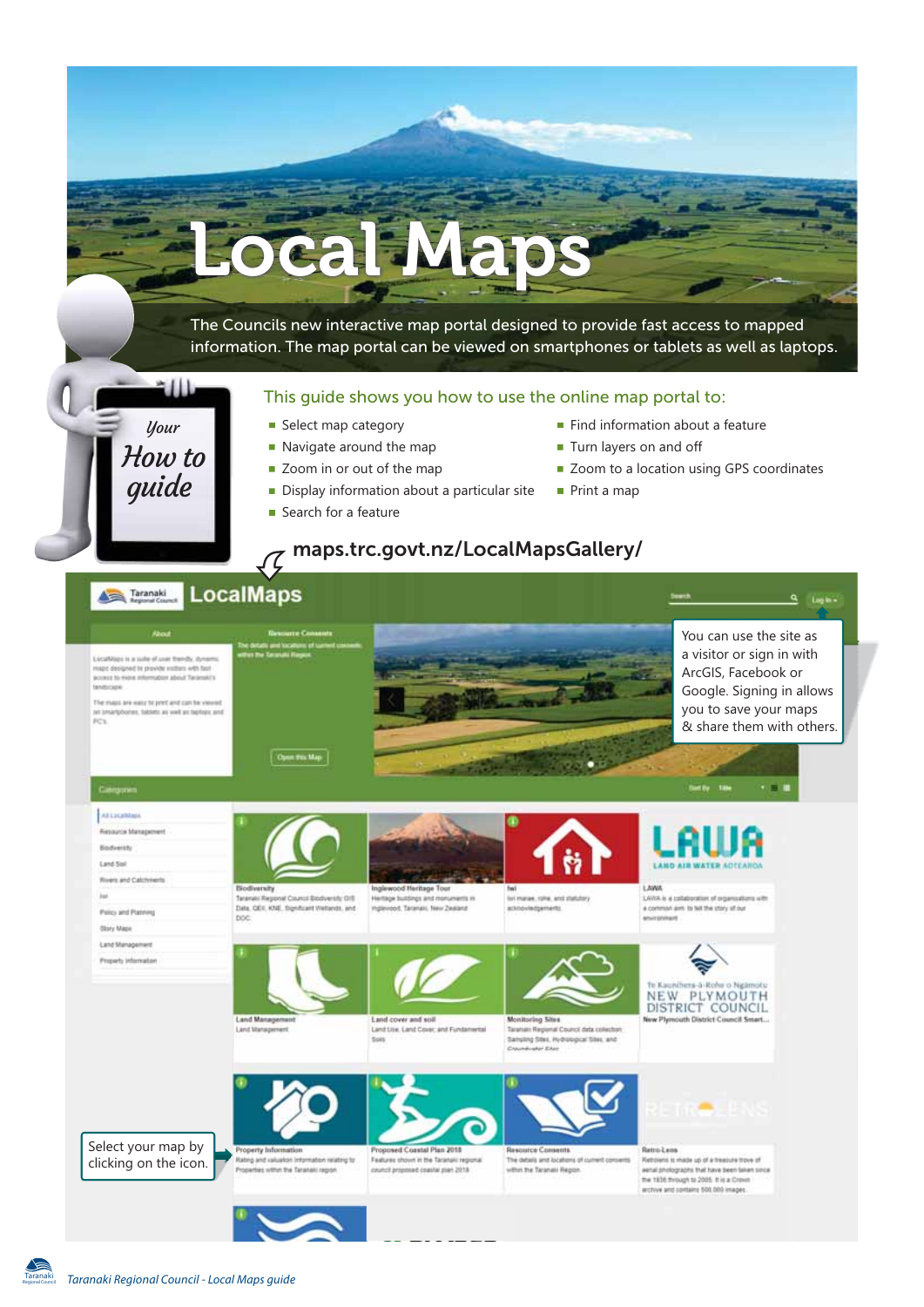

## **Navigating the map**

**1.** To move around the map click on the map and drag.

# **Zooming**

- **1.** Roll the scroll wheel on your mouse forward to zoom in and backwards to zoom out.
- **2.** Or you can click on the plus and minus buttons at the top left of the screen.

| Taranaki<br><b>Regional Council</b> | <b>Property Information</b> |  |
|-------------------------------------|-----------------------------|--|
|                                     | Search Criteria             |  |
|                                     | Zoom buttons                |  |
|                                     |                             |  |

# **Information**

Regional Council

**1.** For information about a feature, click on the feature and a 'pop up box' will display.

# **Search for a feature**

- **1.** Click the small triangle next to the search bar to select the type of feature you are searching for.
- Enter the name of the feature or street in the search bar **2.** - this example is '47 Cloten Road'.
- **3.** A blue outline will highlight your search result.
- When you click on your search result site a 'pop up box' **4.** will display with information about that site.

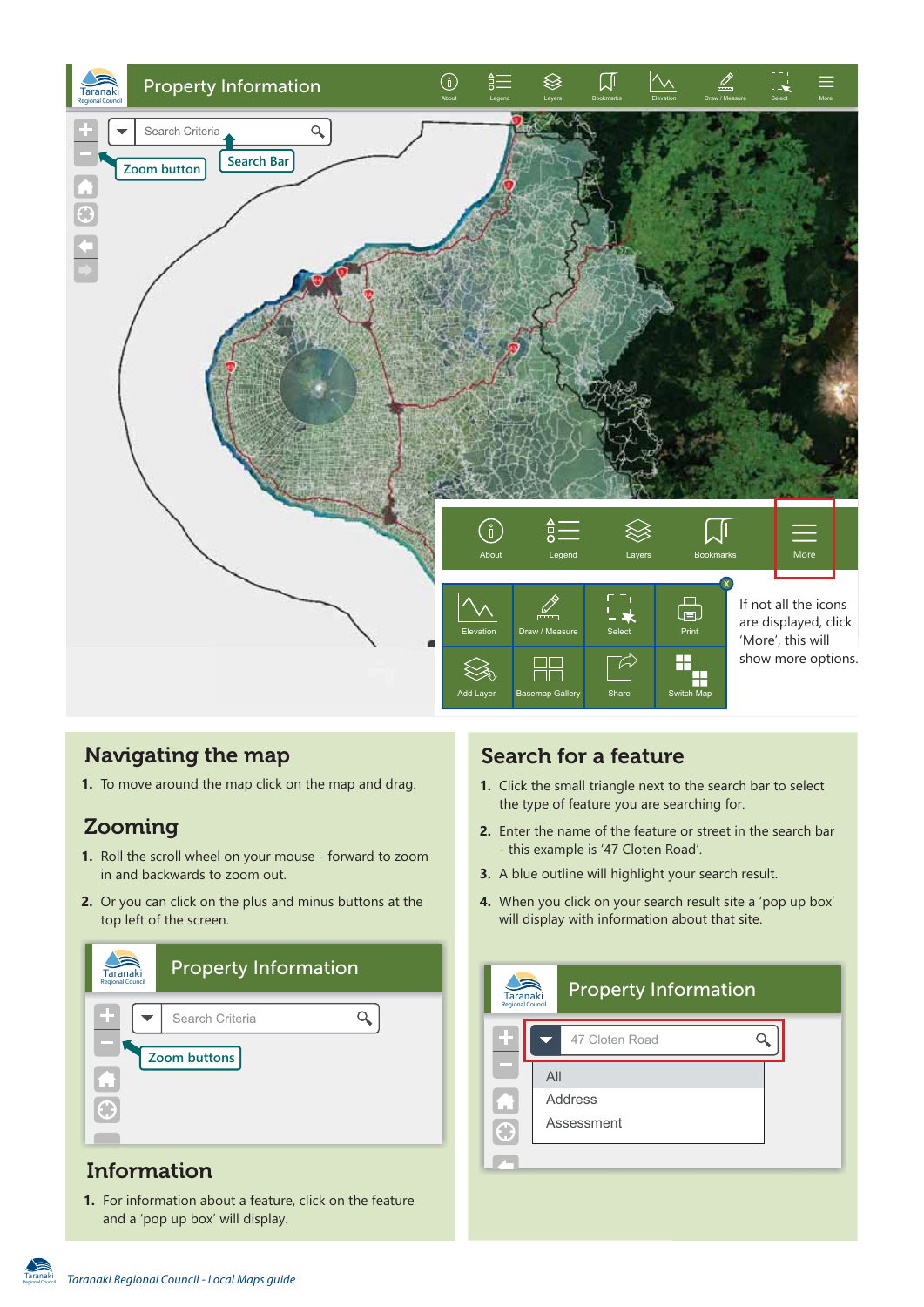

## **Turn layers on and off**

- **1.** Click on the 'Layers' icon.
- **2.** Click on the box next to the layer you want to turn on - a tick will appear.
- **3.** Click on the small triangle, it will open the contents of the layer.



### **Zoom to point**

- **1.** Click on the 'Zoom to Point' icon if you have GPS coordinates for your location.
- **2.** Select the appropriate 'Coordinate System'.
- **3.** Enter your coordinates and click 'go' or click on the map to retrieve your coordinates.

| Select               | U≡∟<br>Print                                      | Zooni To Point | Add Layer     | <b>Basemap Gallery</b> |  |
|----------------------|---------------------------------------------------|----------------|---------------|------------------------|--|
| <b>Zoom to Point</b> |                                                   |                | $\circled{?}$ | à<br>X                 |  |
|                      | Select the coordinate system<br>Coordinate System |                |               |                        |  |
|                      | 1 - New Zealand Transverse Mercator               |                |               |                        |  |
|                      | 1 - New Zealand Transverse Mercator               |                |               |                        |  |
|                      | 2 - New Zealand Map Grid                          |                |               |                        |  |
|                      | 3 - WGS84 Lat-Long                                |                |               |                        |  |
|                      | 4 - WGS84 Decimal Degrees                         |                |               |                        |  |
| Easting              |                                                   |                |               |                        |  |
|                      |                                                   |                |               |                        |  |
| Northing             |                                                   |                |               |                        |  |
|                      |                                                   |                |               |                        |  |

Regional Council